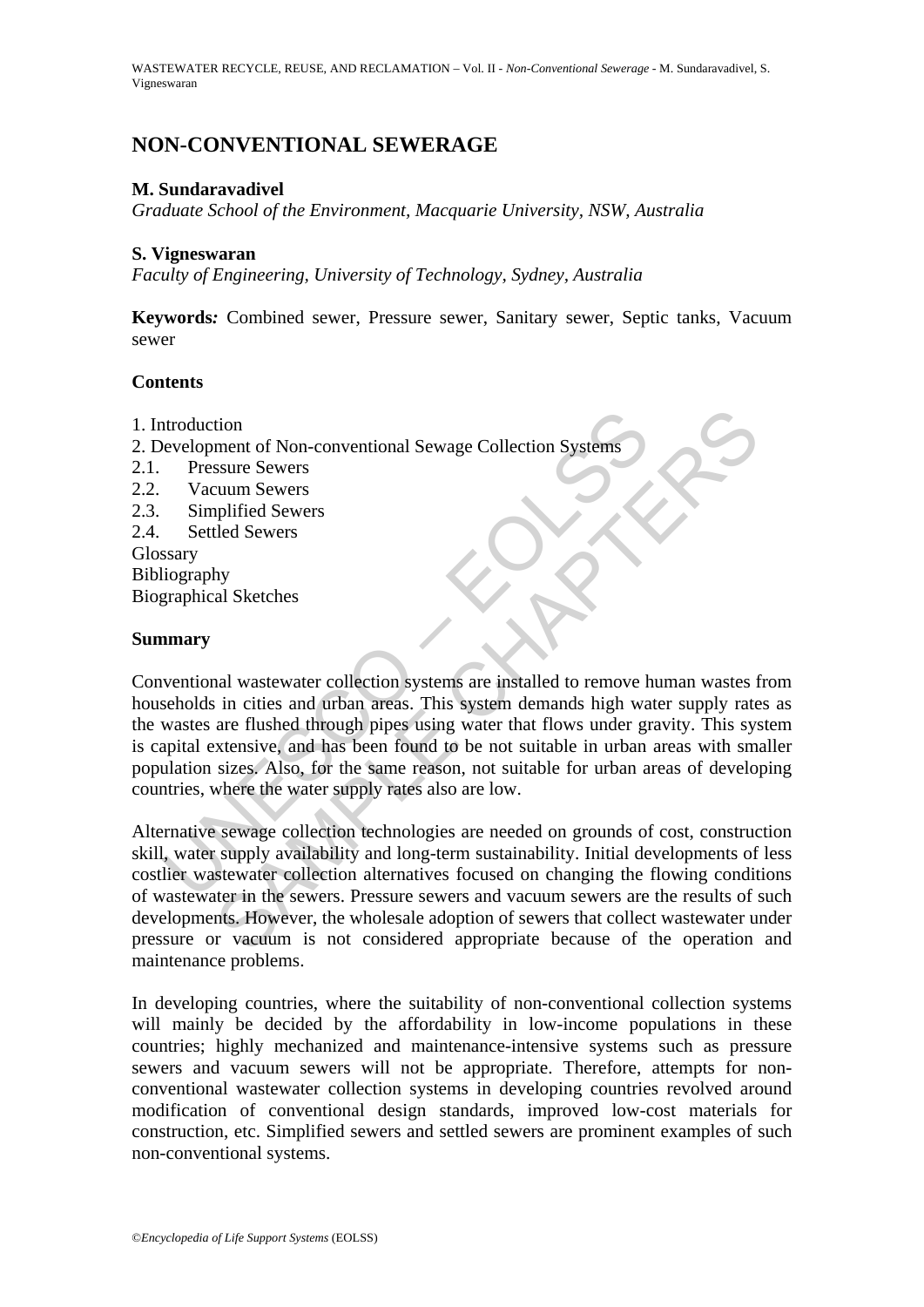# **1. Introduction**

Historically, it has always been difficult to dispose of human wastes in an environmentally sound manner. The recorded progress in overcoming this difficulty between the pre-Christian solutions described in the literature and the mid-19<sup>th</sup> century municipal wastewater collection systems, is very little. With the discovery late in the nineteenth century that city squalor caused diseases, the solution provided by on-site disposal systems was found grossly inadequate for densely populated urban settlements that were growing by the day due to industrial revolution. The urban authorities protected the people from epidemics by removing the human wastes from households with huge quantities of water and the resulting sewage was transported through open sewers. These open sewers were eventually directed to the stormwater collection drains, leading the authorities to adopt a "combined water carriage sewer system" and later a "separate or sanitary sewer system" that excluded stormwater. These conventional sewer systems, with steep gradients that use water as the flushing agent thus came to be installed to swiftly remove human excreta before it started to putrify.

parate or sanitary sewer system" that excluded stormwater. The rystems, with steep gradients that use water as the flushing agelled to swiftly remove human excreta before it started to putrify.<br>
the last 100 years, this ha For sanitary sever system" that excluded stormwater. These conventions, with steep gradients that use water as the flushing agent thus came te swiftly remove human excreta before it started to putrify.<br>
If 100 years, this For the last 100 years, this has been the norm for wastewater collection from cities and the on-site disposal practices were continued in rural areas. With rapid population growth, rural areas fast developed into smaller urban settlements or towns, where the on-site systems started to fail, because of unsuitable soil for soil-absorption systems, faulty design, poor construction or user neglect. The stricter environmental standards that have to be adhered to by the on-site systems, placed a lot of pressure on the users of these systems as they had to undertake a high level of maintenance care, leading to a demand for a public facility as found in large cities, namely the conventional sewer system. However, it has been found that due to lower population densities of smaller urban settlements they required longer sewer lengths per connection leading to unaffordably high construction costs. By the early twenty-first century, more than half of the world's population is predicted to be living in urban areas. This proportion is expected to rise to 60 percent by the year 2025, comprising some 5 billion people. Most of such increase will be as peri-urban settlements adjoining existing large cities and the growth of rural areas into towns. This phenomena is observed to be more prevalent in developing countries, where more than two-thirds of the population is already lacking adequate sanitation. Apart from high capital costs, inadequate supply of water in these urban areas will preclude the possibility of conventional sewer systems. It has been calculated that communities with conventional waterborne sewerage normally require about 75 L of supply of water per capita per day compared with around 20–30 L available in such urban settlements of developing countries. Alternative sewer technologies are therefore increasingly needed on grounds of cost, construction skills, sustainability, and water availability.

## **2. Development of Non-conventional Sewage Collection Systems**

In response to this problem of technological alternatives to conventional sewers, many non-conventional sewer systems have been developed. Initial developments of less costlier alternatives for smaller and sparsely populated urban settlements of industrialized countries have focused on changing the motive force and/or the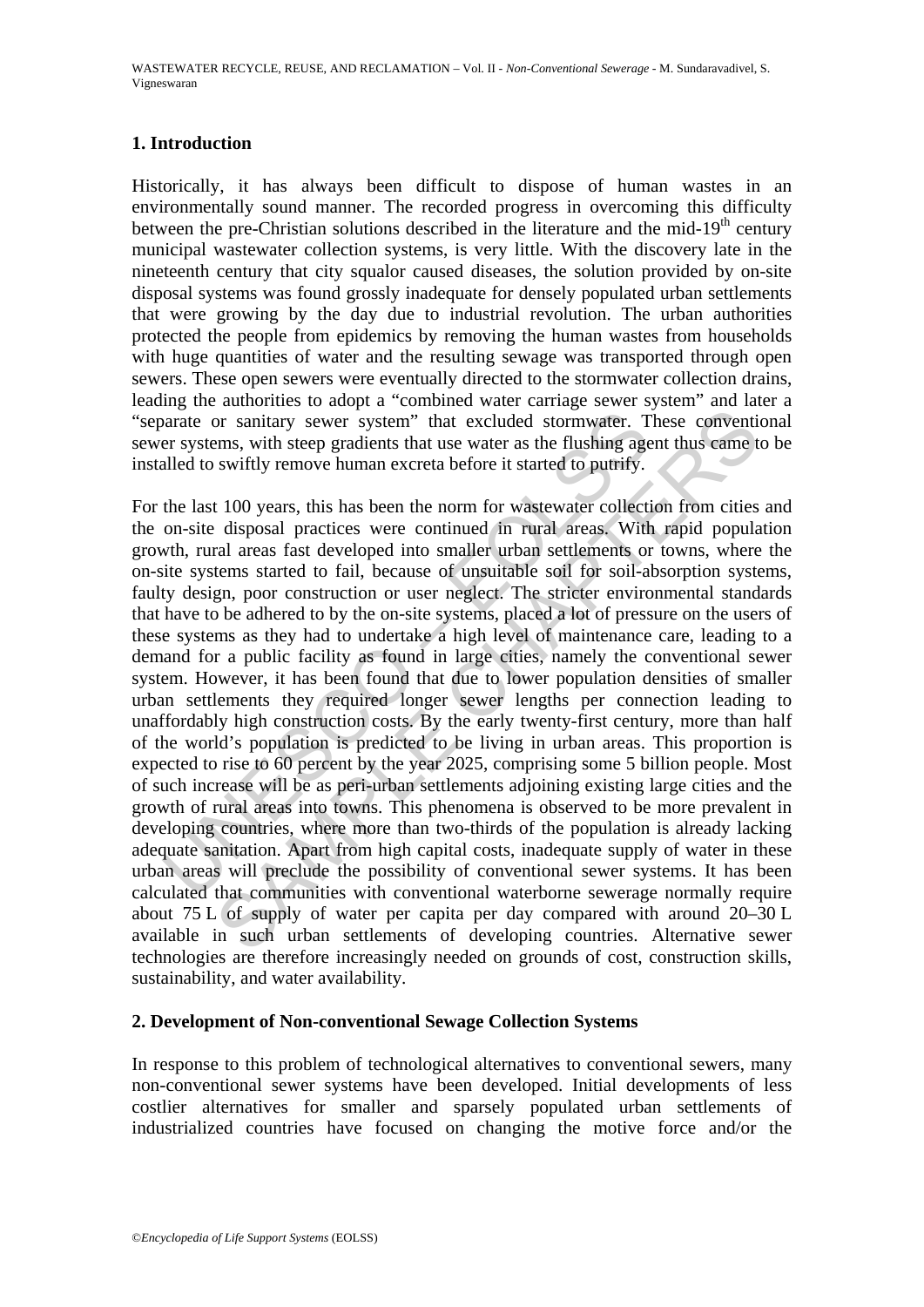characteristics of the wastewater collected. Important among the systems so developed are:

- (i) Pressure sewers.
- (ii) Vacuum sewers.

In centers. Therefore, attempts to develop non-conventional<br>thries revolved around modification of conventional design straulic theory, improved low-cost materials, etc., while retaining<br>itions of the conventional sewer. A Fraction Control and Markov and Markov and Markov and Markov and Markov and Markov and modification of conventional design standards based<br>theory, improved low-cost materials, etc., while retaining the gravity of<br>the conve These systems achieved cost-effectiveness partly because of their suitability for their economy at smaller scales of operation and partly because of transferring the costs of installation and maintenance to the users. Conventional sewerage still remains the best option for the densely populated large cities of these countries. The case with less developed countries for their need to develop alternative sewage collection systems is different. The suitability of any non-conventional sewage collection system will mainly be decided by the affordability by low-income populations in their cities and other urban centers. Therefore, attempts to develop non-conventional systems in these countries revolved around modification of conventional design standards based on hydraulic theory, improved low-cost materials, etc., while retaining the gravity flow conditions of the conventional sewer. All-round reduction in installation and operation and maintenance costs of sewers were achieved by adopting design modifications such as reductions in minimum depth, minimum pipe size, minimum gradient of pipe, changes in service connections. Saving in capital cost has been achieved by one or more of the following:

- use of smaller diameter pipes;
- laying pipes at flatter gradient;
- laying sewer at shallow depth;
- laying sewers within plots at the rear of the premises;
- providing interceptor tanks for settlement of solids.

Significant among such non-conventional systems are:

- (i) Simplified sewers.
- (ii) Settled sewers.

- - -

# TO ACCESS ALL THE **12 PAGES** OF THIS CHAPTER, Visi[t: http://www.eolss.net/Eolss-sampleAllChapter.aspx](https://www.eolss.net/ebooklib/sc_cart.aspx?File=E2-14-04-03)

### **Bibliography**

ASCE (1981). Gravity sanitary sewer design and construction. *Manuals and Reports on Engineering Practice #60.* American Society of Civil Engineers, New York. [Provides detailed engineering design criteria for the modern sewage collection system.]